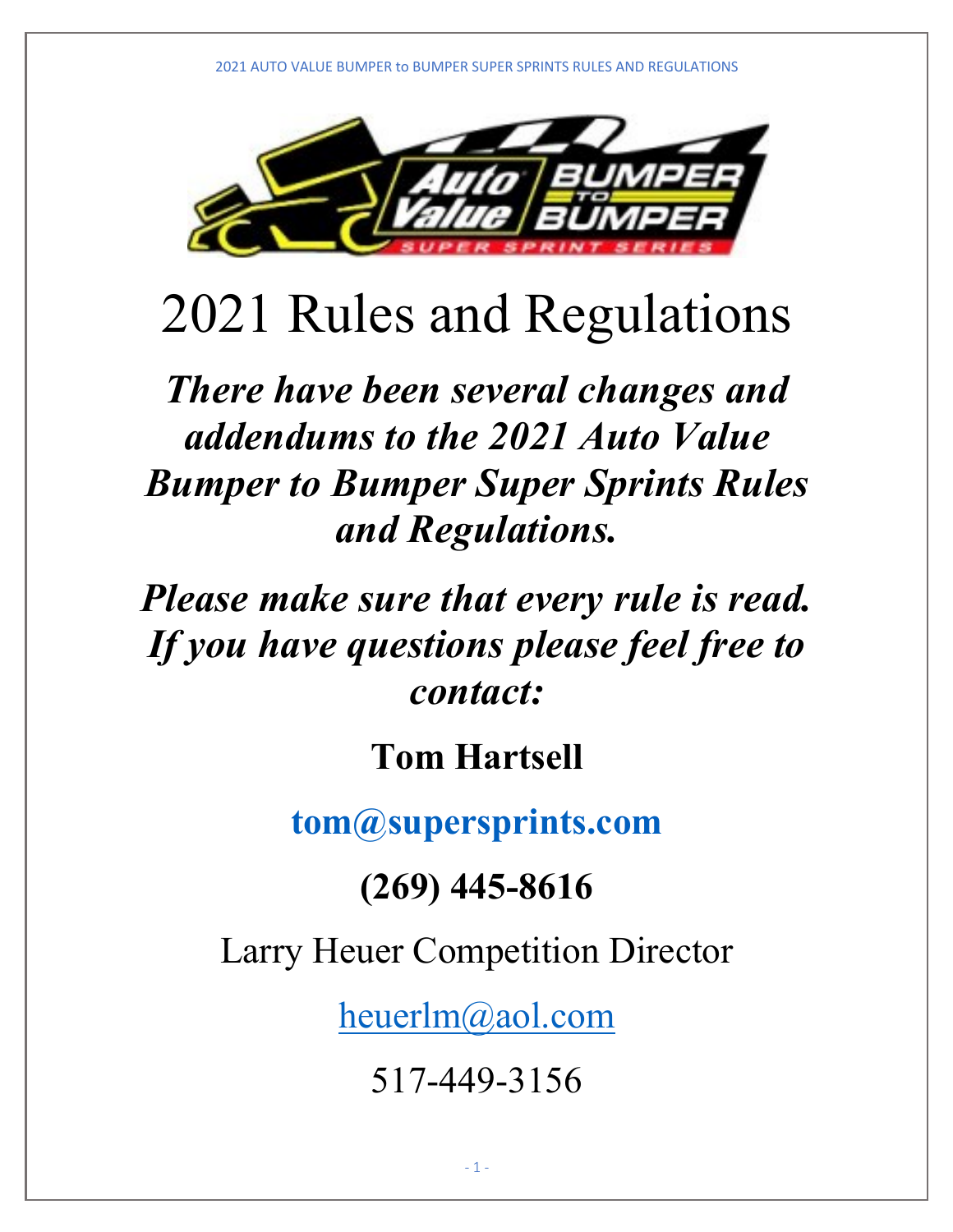### **RULE BOOK DISCLAIMER:**

**These rules and/or regulations are designed to provide for the orderly conduct of racing events and to establish minimum acceptable requirements for such events. These rules shall govern the condition of all events, and by participating in these events, all participants are deemed to have complied with these rules. NO expressed or implied warranty of safety shall result from publication of, or compliance with these rules and/or regulations. They are intended as a guide for the conduct of the sport and are in no way a guarantee against injury or death to a participant, spectator or official.** 

**The Auto Value Bumper to Bumper Super Sprints Series will hereafter be referred to as AVBBSS.** 

Sections:

- I. Car Restrictions
- II. Car Specifications
- III. Safety and Driver Restrictions
- IV. Program Procedures
- V. Race Procedures and Rule Applications
- VI. Alcoholic Beverage and Illegal Drugs
- VII. Rookie Program
- VIII. Miscellaneous IX. Point System

#### **I. Car Restrictions**

A. Muffler

1. Muffler's must match each track decibel rules. This is up to track discretion.

#### B. Weight

1. Cars with 410 cubic inch motors must weigh at least 1,600 pounds with the driver at all times.

If AVBBSS officials determine to weigh cars prior to the main event, cars must weigh 1,800 lbs. with driver. Cars with 360 cubic inch motors must weigh at least 1,550 pounds with driver at all times. If AVBBSS officials determine to weigh cars prior to the main event, cars must weigh 1,750 lbs. with driver.

> a. Added weight must be bolted to and within the confines of the frame rails. Added weight must be securely fastened.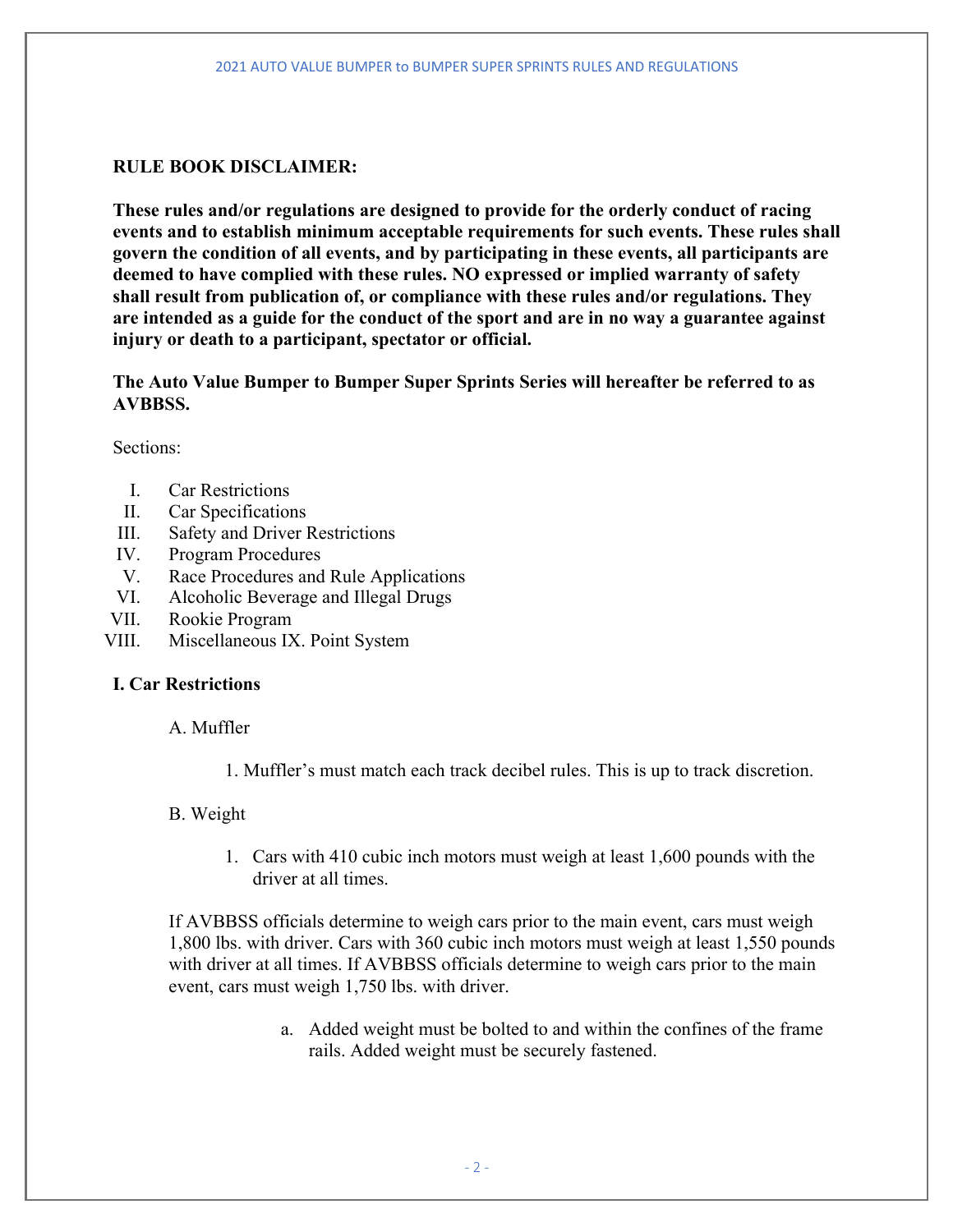- b. Cars will be weighed at the post race inspection, immediately following the feature event. Crew will remain clear of their cars until the inspection has been completed by the AVBBSS inspection team.
- c. AVBBSS scales will be used unless otherwise specified by the race director.
- d. The top three finishers will be weighed, and additional cars could be randomly checked after the feature race.
- 2. Penalties
	- a. The penalty for not making weight includes:
		- 1. Loss of all points earned the night of the infraction
		- 2. Loss of all monies earned the night of the infraction
	- b. Penalty for interfering with the inspection process includes:
		- 1. If the infraction is a crew member interfering or getting too close to the inspection crew, a \$100.00 fine will be imposed upon the team the crew member represents and will be deducted at event payout.
		- 2. If the infraction involves a crew member making physical contact with the car before the inspection process has been completed, the car becomes subject to immediate disqualification, at the discretion of the AVBBSS Race Director.
		- 3. Failure to report directly to the scales will result in a \$100.00 fine for the first infraction. A second infraction will result in disqualification for that race event.

#### C. Engines

- 1. Steel and aluminum blocks are allowed.
	- a. Overhead cam engines are prohibited.

2. **Engine size is limited to a maximum of 410 CID. During the King of Wing Co- Sanctioned Events, that are AVBBSS points races a 410 CID engine is required to run a 1 7/8" ID minimum by 2" in depth restrictor. 360 CID (366**  CID Max) engines with  $23^0 +12^0$  valve angles can run any size injector. 360 CID engines with heads under  $23^0$  +/-  $2^0$  valve angles must run a  $2.100$ " by  $2$ " **depth restrictor**

3. Engines must be mounted in line with the driver. The driveline must pass beneath the driver on center, through the driver compartment. Offset engines and/or offsetting the position of the engine cannot be more than  $1/2$ -inch offset with a 1-degree variance.

4. Standard Vertex style magnetos with internal or external coils, as well as MSD ignition is allowed in 2015. **\* AVBBSS reserves the right to randomly exchange owner MSD central ignition boxes for AVBBSS owned boxes.**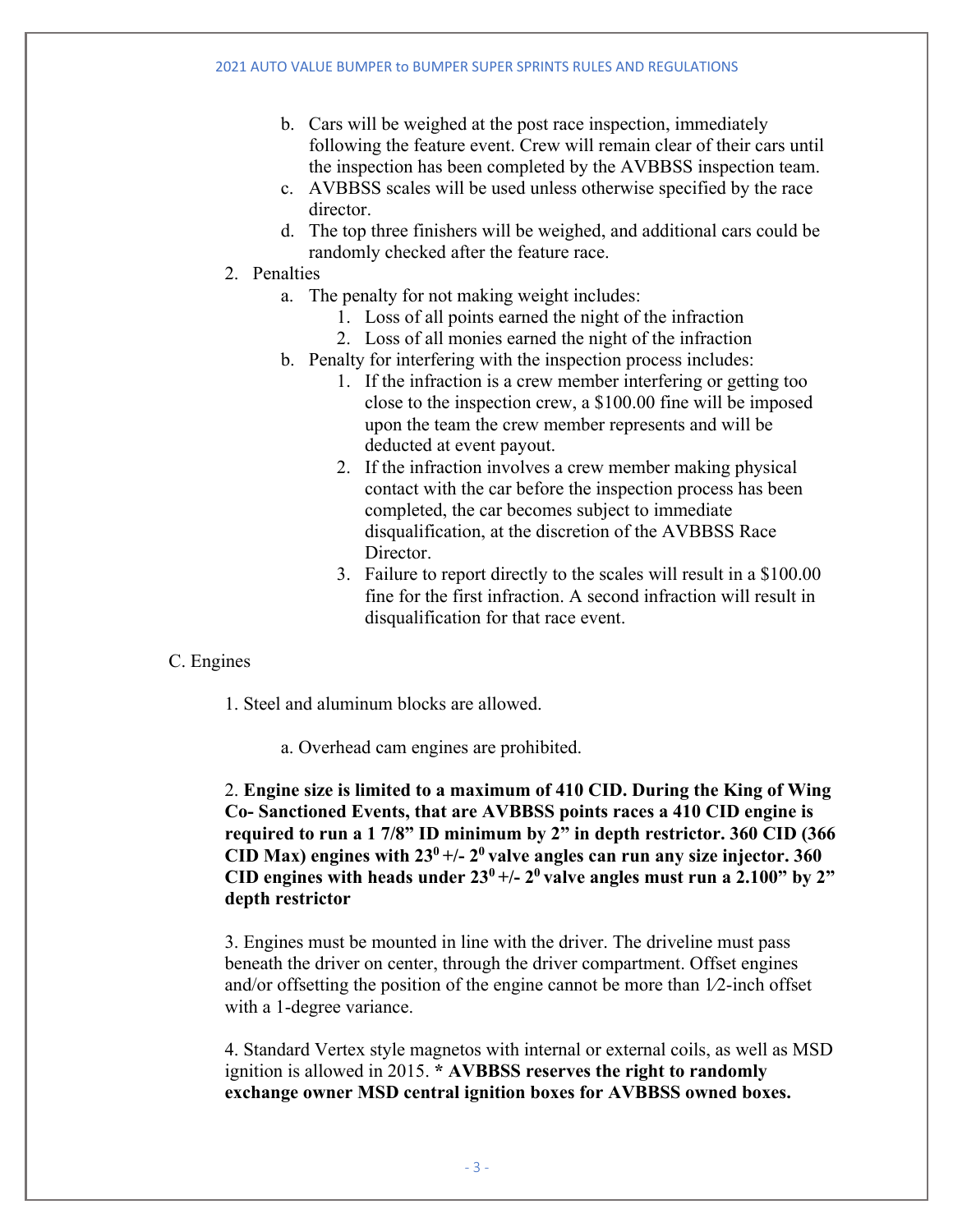**Competitors ignition must be compatible with MSD #8106 box. AVBBSS officials reserve the right to send owner boxes into the manufacturer for inspection, after inspection boxes will be returned to owners.** NO SPECIAL BUILT MAGNETOS ARE ALLOWED. All engine electronics must be mounted in the engine compartment. No engine electronics may be mounted in the driver's compartment except for the tachometer.

5. Electronics that provide traction control are prohibited. All electronic and ignition components may be inspected, sealed or confiscated by AVBBSS at any time. The penalty for utilizing traction control is a one-year suspension and loss of all points earned for the season.

6. The use of electronic logic processors to control any function of the race car, and/or system for continuous gathering of data from any function of the race car, with the exception of a tachometer, is strictly prohibited.

7. A throttle kill switch is highly recommended for the car and driver's safety.

8. Penalties for an oversize engine or refusing inspection include:

a. Loss of all points for the season

b. A fine equal to the amount of all earnings for the even. Fines MUST be paid before competing in another AVBBSS event.

9. The top three finishers, or the top two finishers and one random race car, may be pumped. Cars can be pumped before the races, by appointment. Once a car is pumped, they are to be sealed and tagged. Two intake manifold bolts must be drilled to allow for the engine to be sealed by the AVBBSS official.

10. Protests

- a. A protest fee of \$500.00 must be submitted to an AVBBSS official before the inspection.
- b. The fee will be returned if the engine is found to be legal.
- c. The protestor must be present at the time of the inspection.

#### D. Drivelines

- 1. All drive shafts must be completely surrounded (360 degrees) by proper tubing.
- 2. A metal torque tube hoop is mandatory; it cannot be altered in any way.
- 3. Maximum 1 u-joint must be located at the front of the driveline closest to the engine.

4. A driveline safety strap type device (to ensure torque tube stays in place in case of breakage) is recommended. NO carbon fiber torque tubes or drive shafts will be allowed.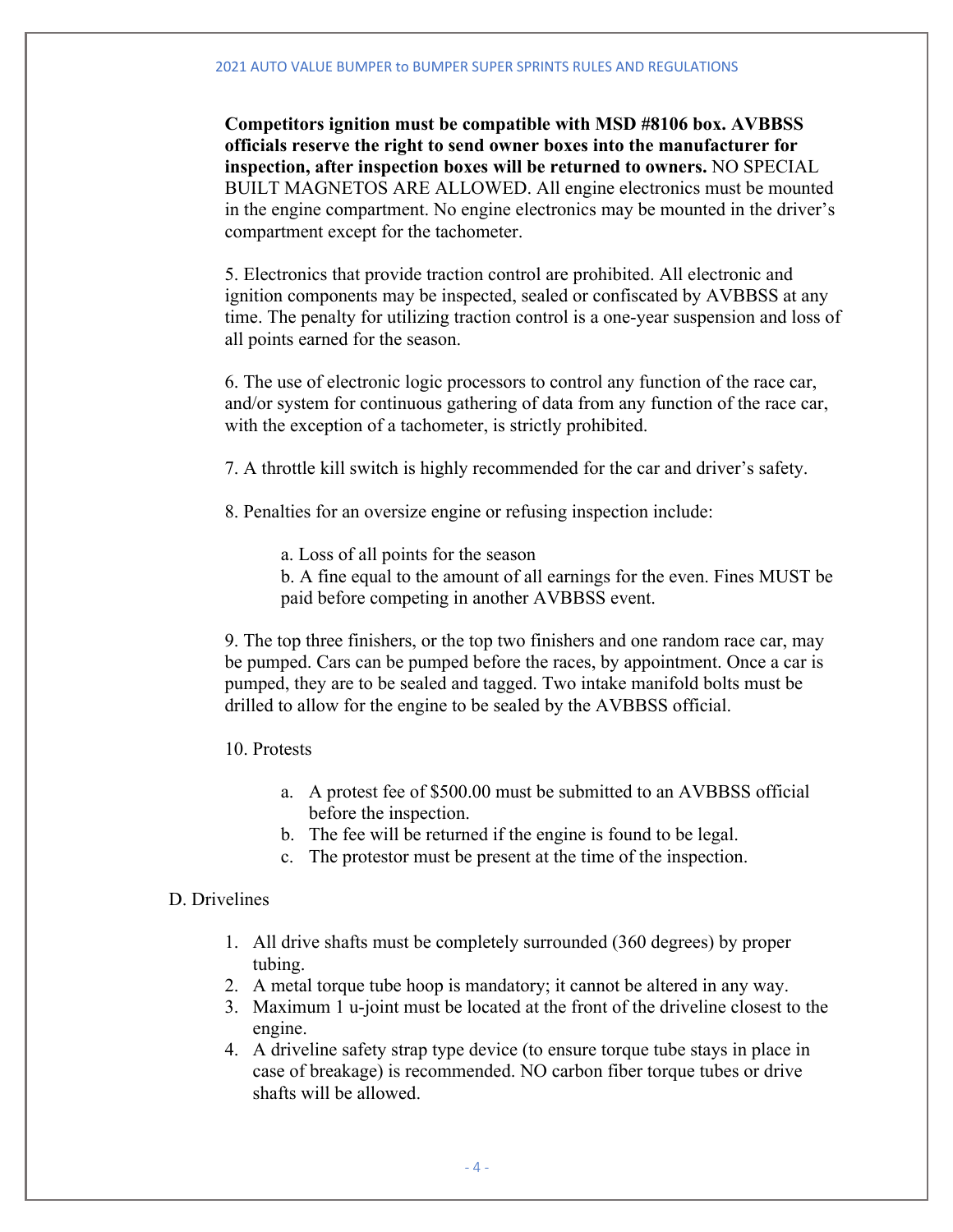- 5. Steel brake rotors are MANDATORY. NO carbon fiber or stainless-steel rotors are allowed.
- 6. Torque tube must bolt directly to the rear end with no moving or adjustable devices between them.
- 7. Rear axle must be square with motor plate

#### E. Fuel

- 1. Alcohol only.
- 2. Fuel additives of any kind are PROHIBITED.
- 3. Fuel to be tested at random by the AVBBSS officials.
- 4. Penalties for use of illegal fuel or refusing inspection.
	- a) Loss of all points for the event.
	- b) Loss of all earnings for the event.
	- c) \$500.00 fine must be paid before competing in another AVBBSS event.

#### **F**. Coolant

- 1. No coolant is allowed
- 2. Additives such as Water Wetter as example are allowed.
- G. Aerodynamic Devices
	- 1. Top Wing: Must be on the car at all events. Competing without wing requires the AVBBSS Race Directors approval before racing.
		- a. Wing must have the car number displayed legibly on both sideboard surfaces, and it is recommended on the top surface of the wing.
	- 2. Top Area
		- a. Center foil size of 25 square feet with the maximum width and length of 5 feet. Center foil must be square or rectangle in shape with all four corners set at a 90-degree angle.
		- b. May not extend confines of a line parallel to the outside of the rear tires.
		- c. The top wing may be adjustable in the cockpit by the driver. Other than the slider mechanism, moving parts will not be allowed on or in the foil structure. Only one slider mechanism is permitted on the top wing, which allows forward and backward adjustment. There may be NO side to side (lateral movement) from the cockpit.
		- Sideboards must be no longer than 30 inches tall and 75 inches long. d. Side panels must be fabricated flat. Turn outs on all edges of the wing must not exceed 1 1/4" x 1 1/4" and must be a 90-degree angle to flat portion of the side panel.
		- e. Split, stepped or bi-wings are not permitted.
		- f. Center foil must be fully sheathed in aluminum. Vent holes, dimples, ridge and or any other fabricated modification will not be permitted anywhere on the wing.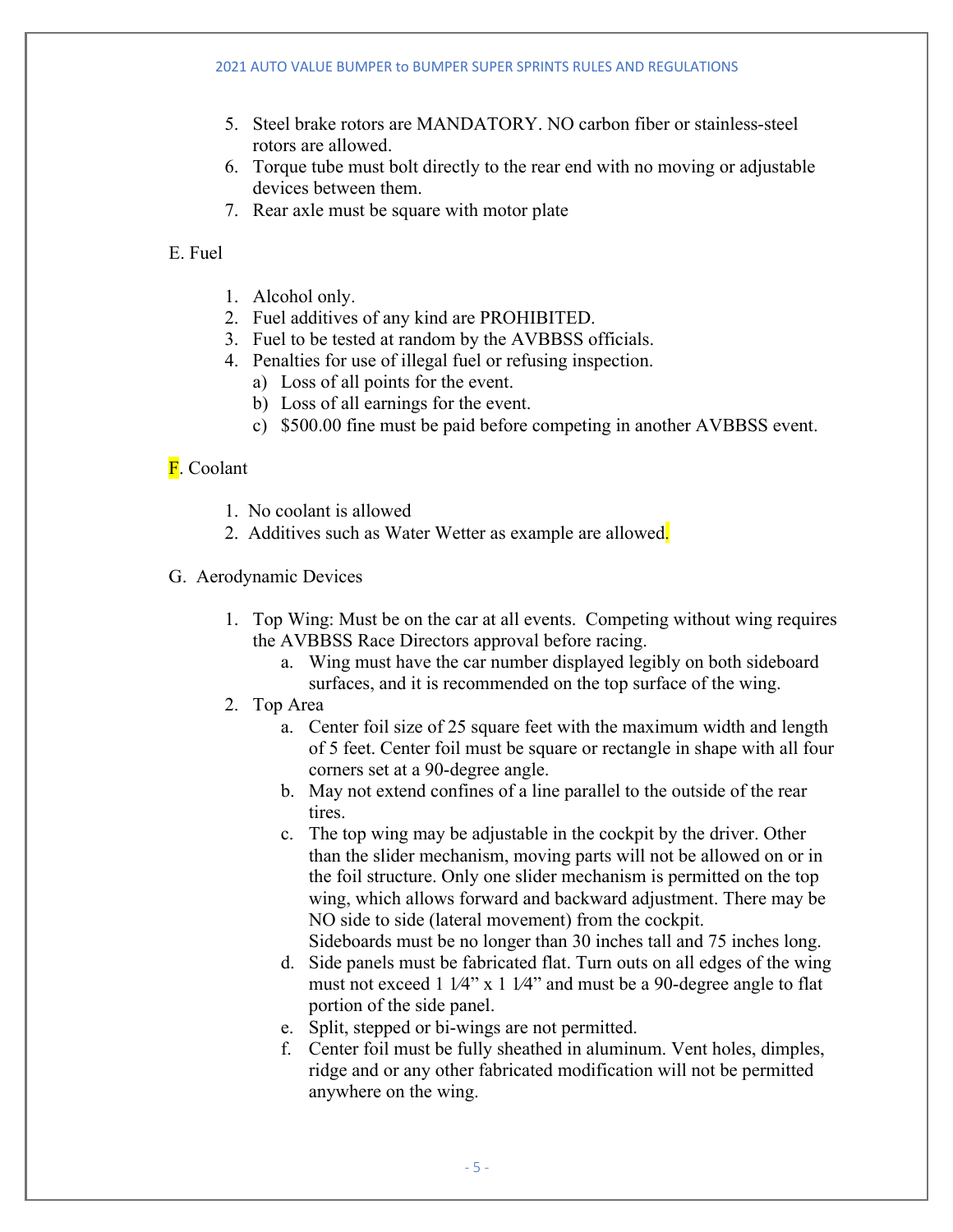- g. No carbon fiber construction is allowed on center foil. No alterations of a standard manufactured wing, including but not limited to wedges, foils, rudders or air veins are allowed.
- h. The underside of the wing must appear to be a continuous arc, (no recesses, concaves or protrusions).
- i. Wickerbill 2 inch maximum. Measured from the top surface of wing.
- j. All wickers must be **CONTINUOUS** and the same size across the wings. This includes the nose and top wings.
- 3. Nose Wings

Top Area may not be larger than 6 square feet.

Width may be no wider than 36 inches.

Side boards must remain square with no added aerodynamic devices or kickouts.

Shall not extend beyond the front bumper. The front bumper may not extend forward more than 28 inches from the front axle.

All four corners of center section must be 90 degrees.

- 4. Side Shields
	- a. Cockpit side shields will not extend rearward beyond the rear roll cage.
	- b. No other devices are allowed.
- 5. Body panels cannot extend beyond the frame rails.
- H. Shocks
	- 1. No shock absorbers or other ride controlling or dampening devices that can be adjusted while the race car is in motion are allowed (except for the top wing). Only adjustable items from the cockpit are the top wing (front to back movement), brake bias adjuster and dial a jet fuel adjuster.
	- 2. All such devices will be removed, disabled and approved by the AVBBSS officials.
- I. Traction Control Devices
	- 1. Traction control devices of any kind are not permitted, at any time, at any AVBBSS event.

Any team found with a traction control device will be automatically disqualified from that event. The driver and the car will be suspended from ANY AVBBSS and/or KOTW event for one calendar year and fined \$1000.00 to be paid before reinstatement.

- J. Tires
	- 1. All four tires must be Hoosier Racing Tires:
		- a. Left Front: 11/24 2010 compound
		- b. Right Front: 11/24 2030 compound
		- c. Left Rear: 26-13 2030 or M30 compound, or 26-13 M20 compound.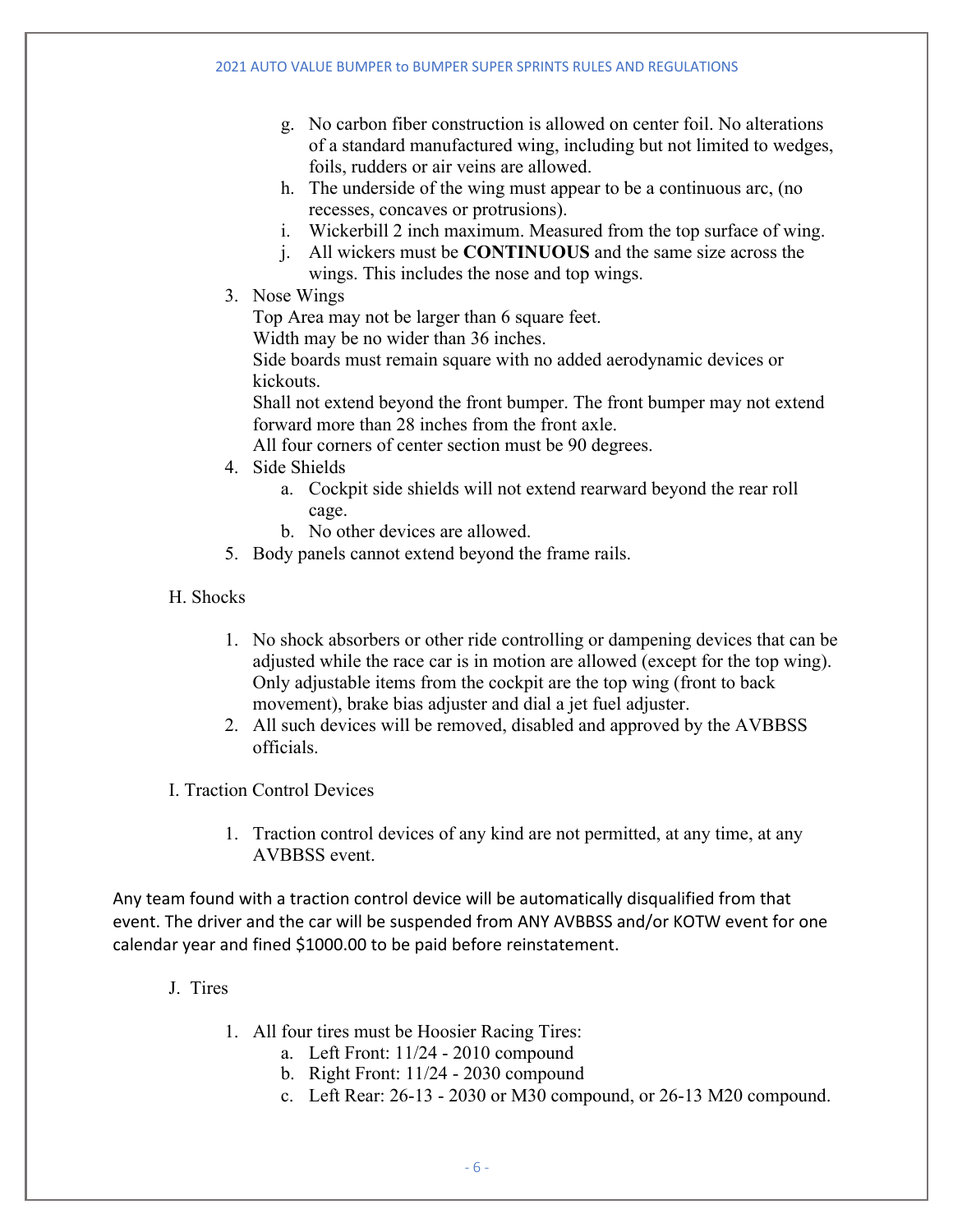- d. Right Rear: 17-28 M450 compound or M40 compound
- 2. Tire rule may be changed with advanced notice for the safety and financial benefit of race teams.
- 3. Changing any tire at any time during a race event will result in the car restarting at the rear of the event, one lap down.
- 4. The right rear tire used for qualifications will also be the tire the car starts the feature on. Any tire of your choosing may be used in heat races or B-Main races.
- 5. Any car starting on a non-qualifying tire must be approved by the AVBBSS Race Director and will start last.
- 6. Any solvents or any chemicals applied to the tire that alter the chemical makeup of the compound or have the effect of altering tire durometer is prohibited.
- 7. NO automatic bleeders will be allowed beginning in the 2015 season.

#### **II Car Specifications**

- A. All cars must be the open wheel, open cockpit type.
	- 1. All cars must have tubular front bumper and nerf bars. The front part of the body, known as the nose assembly, shall not be wider than the parallel lines of the main chassis and may not extend forward more than 28" from the front axle. This includes the front bumper.
	- 2. The engine, driveline and rear axle center section must be mounted on the chassis center line with a .5" variance (one inch overall) at a 90-degree angle to the chassis in a vertical position. A maximum of one degree of variation will be allowed as measured from the crankshaft center line. The driver may not be positions beside or in front of the engine and driveline must pass between the drivers' legs. Car utilizing a front torsion bar suspension may not have the bars mounted below the horizontal center line of the front spindles.
	- 3. Tubular front axles must incorporate the spool wrap around design in their construction. Independent suspension systems are not allowed.
	- 4. The front wheel width is limited to a maximum of 12". The rear wheel width is limited to a maximum of 18".
	- 5. All cars shall be rear wheel drive only. The rear axle offset shall be determined by measuring from the farthest portion of the wheel to the center line of the rear axle assembly. The maximum distance allowed is 44.5". The total overall width is 78", front and rear.
	- 6. Wheelbase must be a minimum of 84" and a maximum of 92".
	- 7. Nerf bars cannot extend beyond the outside width of the tires. (Right side nerf bar cannot extend beyond the outside edge of the right rear tire).
	- 8. Hoods cannot be constructed in such a way that they can be used as another wing or down pressure device. Illegal hoods will be at the discretion of the AVBBSS director.
- B. Frames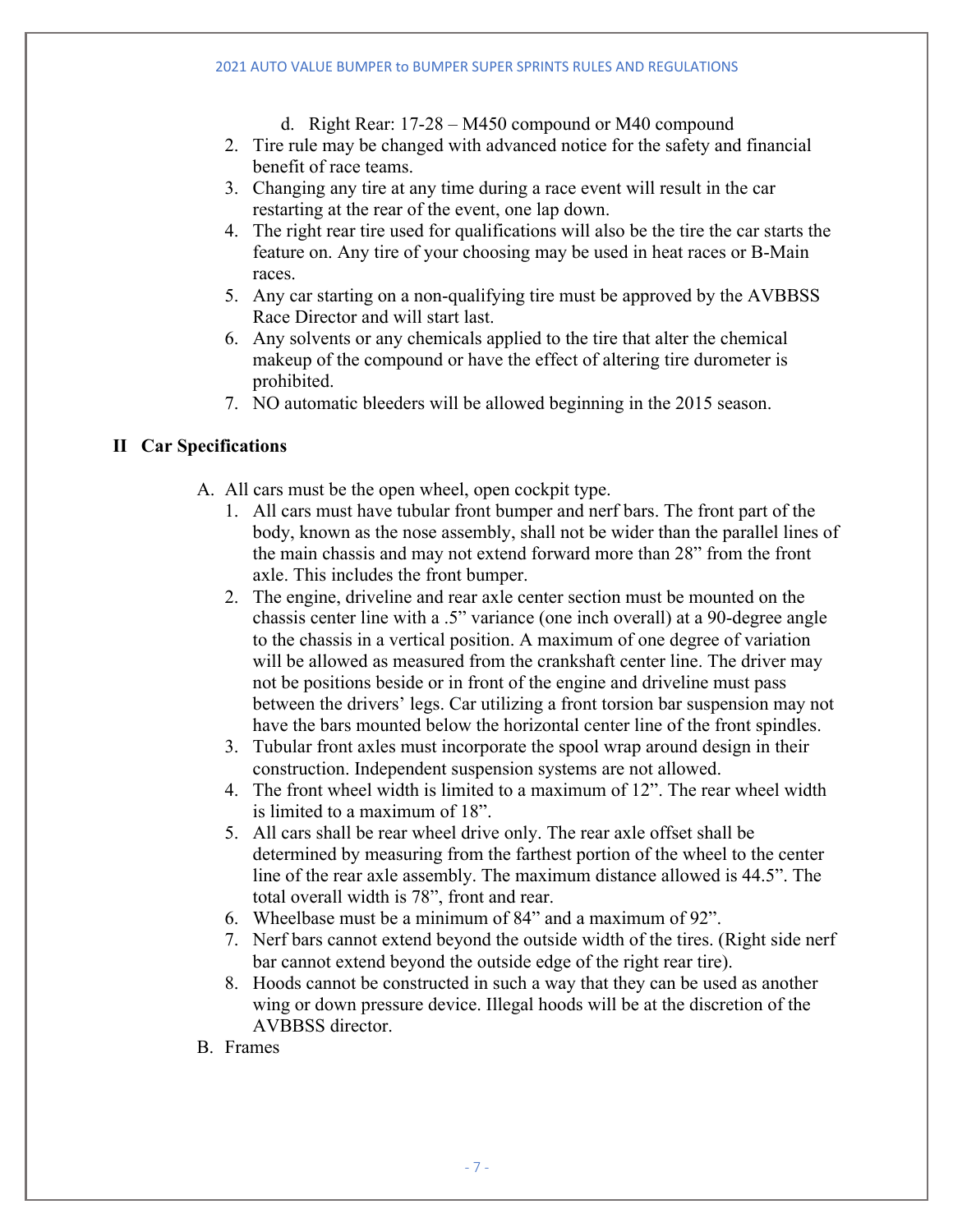- 1. No aluminum frames will be allowed. Frame must be constructed using chrome-molly tubing. A .095 minimum thickness on main cage surrounding the driver is required.
- 2. The maximum width of the main tubes as measured from the bottom of the rear motor plate (bottom frame rail) 30" vertical will be no wider than 31".
- C. Body Style
	- 1. Sprint car type body and tail only with belly pans under the engine and driver's area.
	- 2. No tire enclosures of any kind allowed.

#### **III. Safety and Driver Restrictions**

- A. Mandatory items required include:
	- 1. Fuel Bladder
	- 2. Quick release steering wheel
	- 3. Nomex Underwear must be worn when racing
	- 4. One-piece driving suit, with a minimum of two layers
	- 5. Nomex Gloves must be worn when racing
	- 6. Full faced helmet must be worn when racing. Helmet must be 2010 Snell approved or newer.
	- 7. Arm restraints must be installed
	- 8. Five-point harness seat belts must be installed in the race car. Seat belts can be no more than three years old. Shoulder harnesses must be mounted to the frame of the race car, at the shoulder height of the driver.
	- 9. A throttle kill switch is recommended to be installed and enabled in every car.
	- 10. One-way radios that enable the driver to hear the AVBBSS officials must be used in all race cars. Radio frequency is 454.000, (Channel 000 on race receiver radios) unless otherwise directed by the race director.
	- 11. Head and neck restraints must be used. Device must be approved by AVBBSS officials.
	- 12. Side head rest in race car
	- 13. Roll bar padding
	- 14. One-piece driving suite, minimum of two layers
	- 15. A dash or steering wheel mounted kill switch is mandatory.
	- 16. A throttle pedal kill switch is recommended to be installed and enabled in every car.
- B. Pit Road Speed limit
	- 1. All competitors MUST reduce their speed to idle (NO faster than 10 mph) when entering pit road.
	- 2. Speeding in the pit area will result in a \$500 fine, that must be paid before entering another AVBBSS event.
- C. At NO time will a driver exit his car during a yellow or red flag condition unless there is imminent danger to the driver. This will result in a \$500 fine and immediate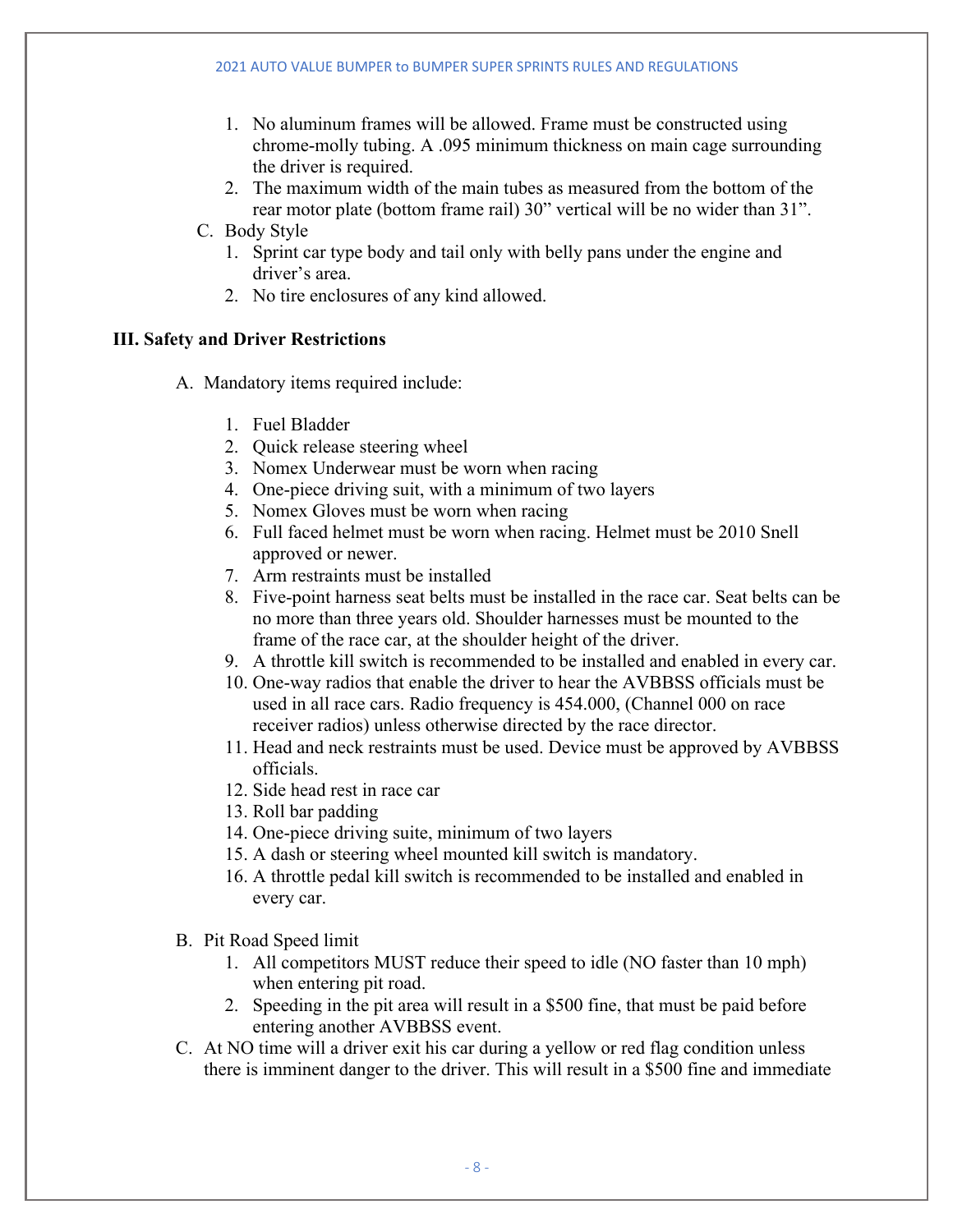#### 2021 AUTO VALUE BUMPER to BUMPER SUPER SPRINTS RULES AND REGULATIONS

suspension until fine is paid. THERE WILL BE NO EXCEPTIONS TO THIS RULE, PERIOD!

#### **IV. Program Procedures**

A. Qualifications

- 1. Hot lap sessions will be determined by the AVBBSS Race Director.
- 2. Qualifying order will be drawn by number. Groups will be divided as equal as possible. Group qualifying orders will be followed as close as the event will allow. If a driver misses his or her groups qualifying spot by two or more positions, the driver will only be allowed one lap.
- 3. In the event that time does not permit qualifications, all heat race starting positions will be based on current point standings with inversion.
- 4. Cars arriving after AVBBSS qualifying has ended will not be allowed to qualify.
- 5. Non-qualifiers will start at the back of all events.
- 6. Each competitor will receive two consecutive laps, with no spin out or wave off allowance.
- 7. If a competitor sets a new track record, the engine of the record setting car will be pumped for cubic inch requirement, at the end of the night before the record is official.
- 8. The above procedures may be altered by the AVBBSS Race Director.
- B. Heat Races
- 1. Under normal circumstances, all heat races will be aligned in a staggered and inverted order with six cars being inverted in each heat race.
	- a. Cars must start heat races and finish on the lead lap to get their time back for the A-Main.
	- b. Any car not finishing on the lead lap, will be lined up behind all cars that finished on the lead lap. These cars will be lined up by their qualification time.
	- c. Non-qualifiers will start at the discretion of the AVBBSS Race Director.
	- d. Number of heat races and number of cars transferring to A-main will be dependent on the total number of cars.
		- i. 14 or less cars will be in two heats.
		- ii. 15 or greater cars will be in three heats
	- e. The above procedures may be altered by the AVBBSS Race Director. C. B-Main
	- f. Cars not qualifying for the feature through heats will run the B-Main. No inversion.
	- g. DNQ's will start last in B-Main and feature.
	- h. Cars advancing to the feature start behind cars that finish on the lead lap of their heat race. This will apply to the one tire a night races.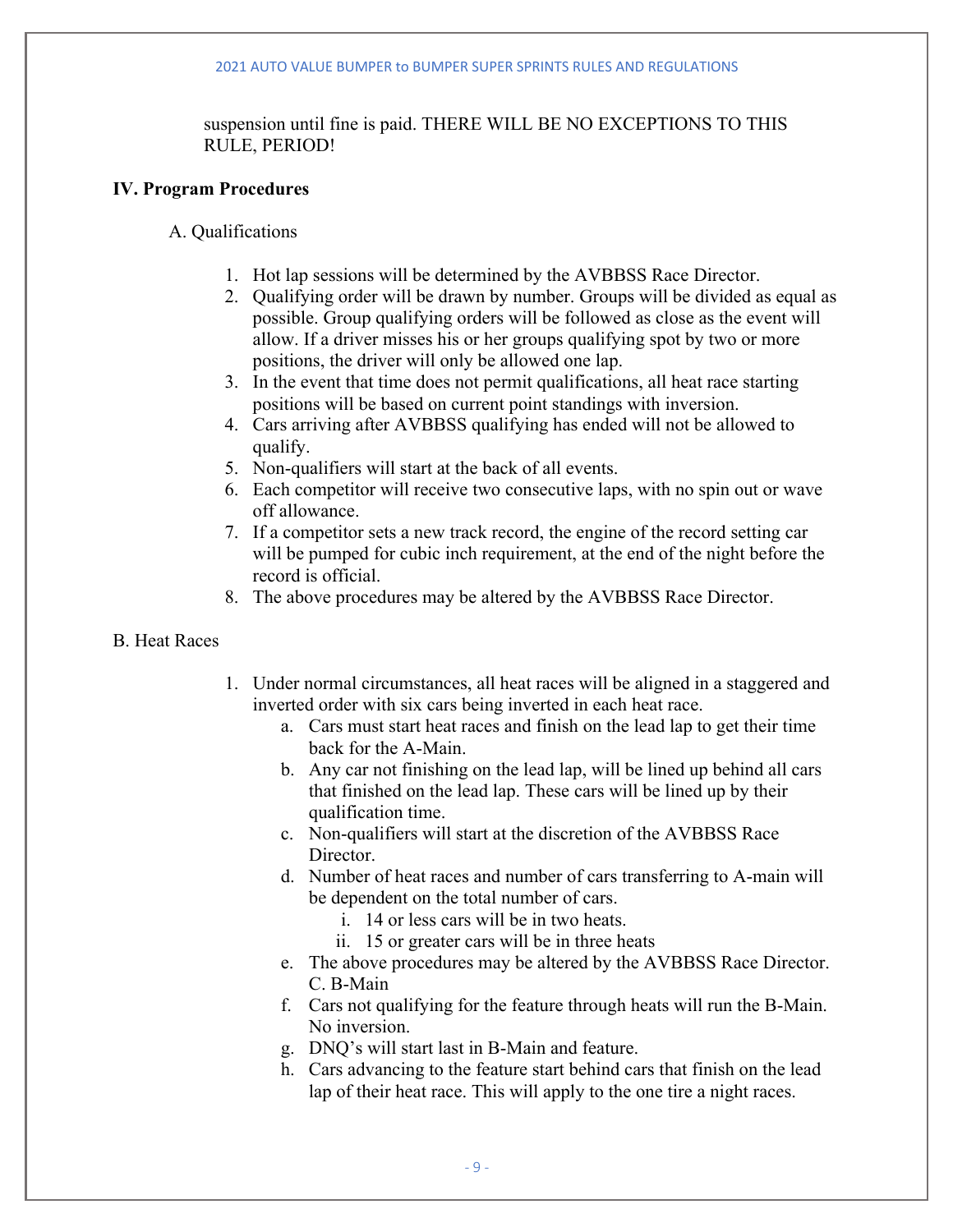### D. A- Feature

- 1. Lineup determined by finish of preliminaries and qualifying times with invert determined by the draw. Fast time will draw the feature invert after the heat races.
	- a) In the event there is no qualifying, the heat races and the feature will be set by the current points, with the current leader rolling the dice for the invert. The rest of the field will be set by points standings. NO EXCEPTIONS!
- 2. The above procedures may be altered by the AVBBSS Race Director.

#### E. Driver/Car Change

- 1. Pertains to all races, except the A-Main
	- a) A driver can change cars and run the event for which the car is qualified (MUST start last)
	- b) A driver and/or car will run one heat race only.
	- c) If a driver qualifies in more than one car, points will be awarded for only the last car qualified.
	- d) A car can be qualified by only one driver.
- 2. A-Main
	- a) A car and driver must have earned a starting position. It could be a different car and driver, but they both have to have earned starting positions.

#### **V. Race Procedures and Rule Applications**

A. Race Starting Procedures:

- 1. After two unsuccessful attempts to start a race, a single file restart will be used, or the front row will go to the back of the field.
- 2. Competitors will start or restart their respective event, AT THE TAIL OF THE FIELD IF THEY GO TO THE PITS FOR ANY REASON, OR IF THEY STOP FOR ANY REASON NOT LISTED BELOW:
	- a) For a red or yellow flag
	- b) Being stopped on the track by an AVBBSS official
	- c) You can stop on the track near an AVBBSS official if your seat belts come loose or you have any other safety concern.
- 3. Disqualification can occur if you work on a car on the track, or in an area that would prevent a safe restart. Disqualification can also occur if you are not ready to restart when AVBBSS officials give the one to go signal.
- 4. Competitors will be allowed two assist starts per event in which they are in. Getting pushed off does not constitute as an assisted start. Crew members are not allowed on the track when a yellow flag is out.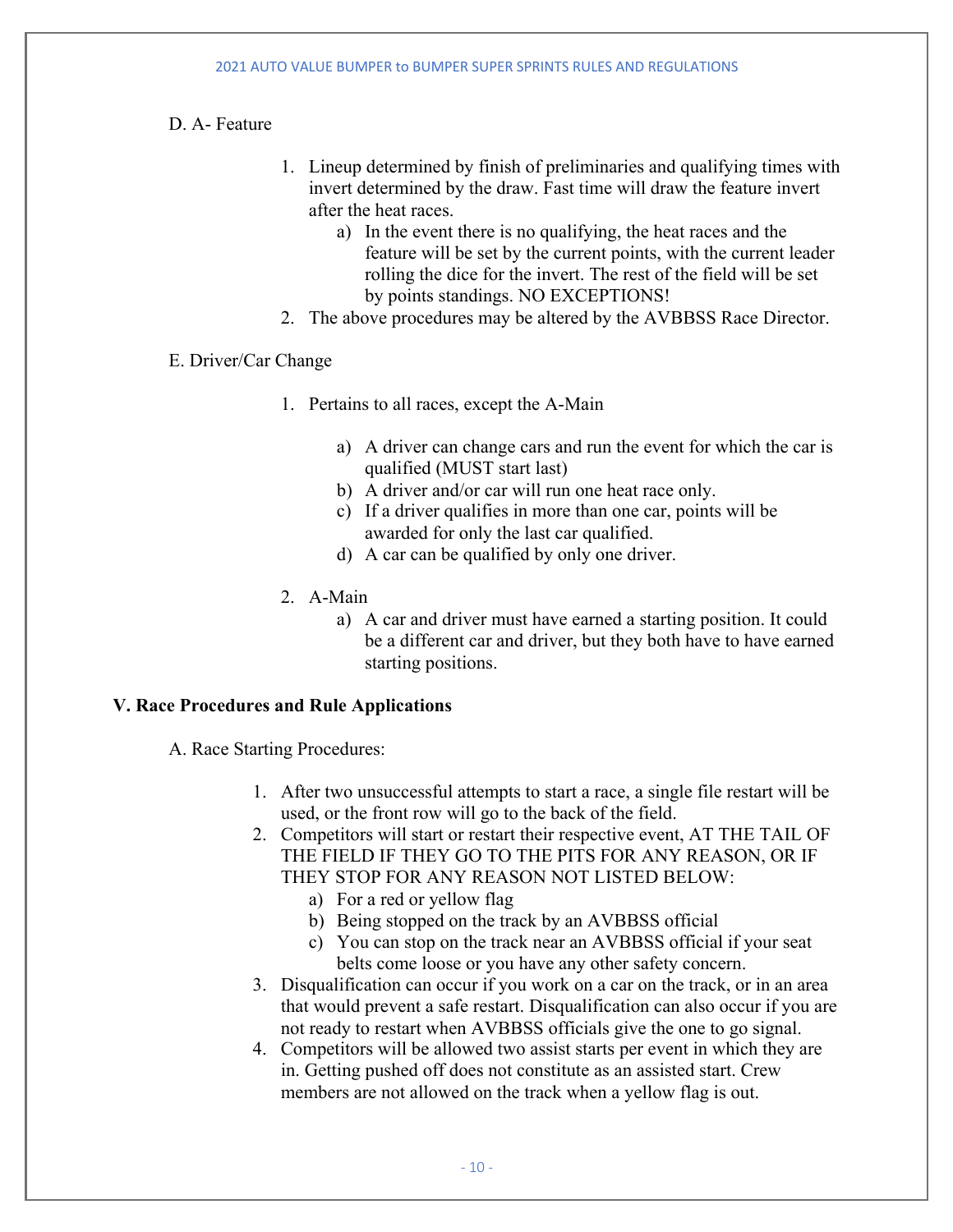- 5. Crew members cannot check a car on the track. Inspection of any car by the crew must occur in the pits, unless they are stopped by an AVBBSS official.
- 6. If the car and driver can be on the track and ready to race before the onelap signal is displayed, they will be allowed to start at the rear of the racing field.
- 7. A competitor that jumps on any start or restart will be penalized a minimum of two spots for every position gained.
- 8. Jumping: Any part of your car even with any part of the car in front of you before the lead cars have reached the designated starting spot.
- 9. Single file restarts, the cars must be nose to tail.
	- a) Regaining the proper starting position before reaching the designated stating point does not erase the jump.
	- b) Driver has two laps to fall into the proper position after being notified by radio or white board.
	- c) Drivers will be black flagged after two laps.
	- d) Competitors should consider that jumping is a judgment call and is not reversible. The call is made by the perspective of the AVBBSS officials.
- 10. Thirty yellow flag laps after the first green will constitute a fuel stop, unless otherwise directed by the AVBBSS Race Director at the drivers meeting.
- 11. Any car that causes a yellow flag to be flown will restart the race at the tail.
- 12. When the field is ready for green, the green flag will fly. There will be no waiting for crews to make repairs.
- 13. In the event that a red flag is displayed, no one shall enter the track without approval of the AVBBSS officials. A car will be subject to disqualification if any member of their crew enters the track without approval.
- 14. In the event of an open red flag, crews will be allowed on the track.
	- a) No more than one crew member per car are allowed on the track.
	- b) No jacks, or any other type of lifting devices are allowed on the track.
	- c) Removal or replacement of any part on the car must be done in the pit area only.
	- d) Any car that leaves the racing surface during a red flag, will restart at the tail.

#### B. Decal Requirements

- 1. All participants must display required decals as described by the AVBBSS organization to be allowed to compete.
- 2. Contingency sponsors a. To be eligible for contingency sponsorships each participant must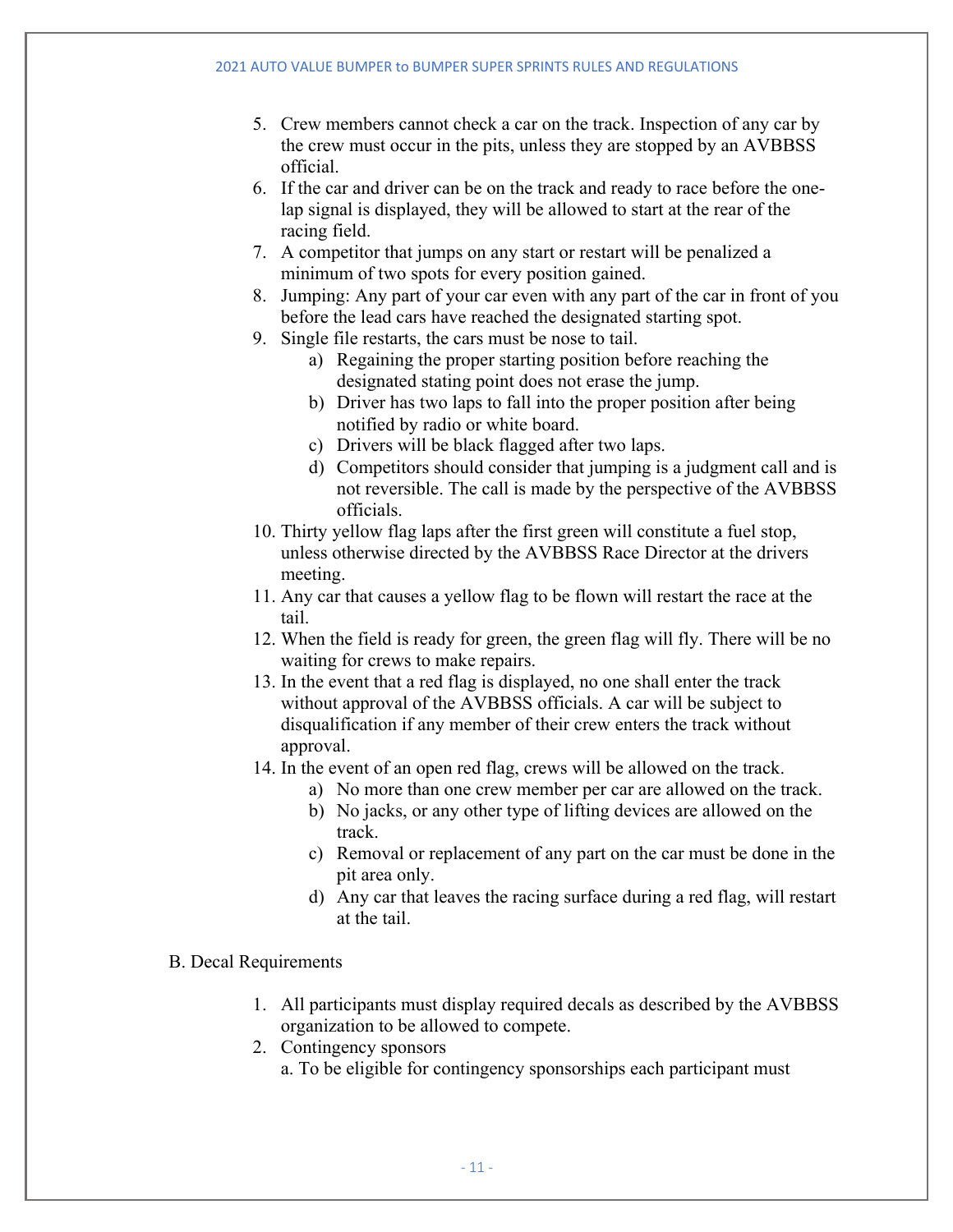follow the requirements for each company, i.e. decals, patches, product, etc. These requirements will be provided by AVBBSS.

## C. Fighting

- 1. Not allowed anywhere near or in the pit area or race track.
- 2. If drivers or pit crew are caught fighting fines include: First offense: \$1000 fine and a one race suspension. Second offense: \$2000 fine and a three-race suspension
- 3. Any physical contact with an AVBBSS official or a track official will be penalized with: First offense: \$1000 fine and a three-race suspension Second offense: \$2000 fine and a permanent suspension from any AVBBSS sanctioned or co-sanctioned events.
- 4. Penalized members are considered suspended until all fines are paid in full. Suspended individuals will be suspended from all AVBBSS events.

#### D. Verbal Abuse

- 1. Any competitor that verbally abuses a series official by using profane and/or disrespectful language is subject to the following fines: a. First offense: \$1000 fine Second offense: \$1500 fine and a one race suspension More than two offenses will be subject to a minimum one-month suspension. AVBBSS officials will determine the weeks of suspension.
- 2. The above penalties are to be considered a basic guideline. Additional penalties can be considered depending on the severity of the infraction.
- 3. Penalized members are considered suspended until all fines are paid in full. Suspended individuals will be suspended from all AVBBSS events.

#### **VI. Alcoholic Beverages and Illegal Drugs**

A. Use of any illegal drugs before, during or after racing on the track premises is PROHIBITED!

B. The consumption of alcoholic beverages before the entire race program has been completed is prohibited.

C. Penalties:

- 1. Suspension from a minimum of five AVBBSS events
- 2. A minimum \$1000 fine, which must be paid before returning to the pits for any AVBBSS event.

#### **VII. Rookie Program**

A. To be eligible for rookie status you must: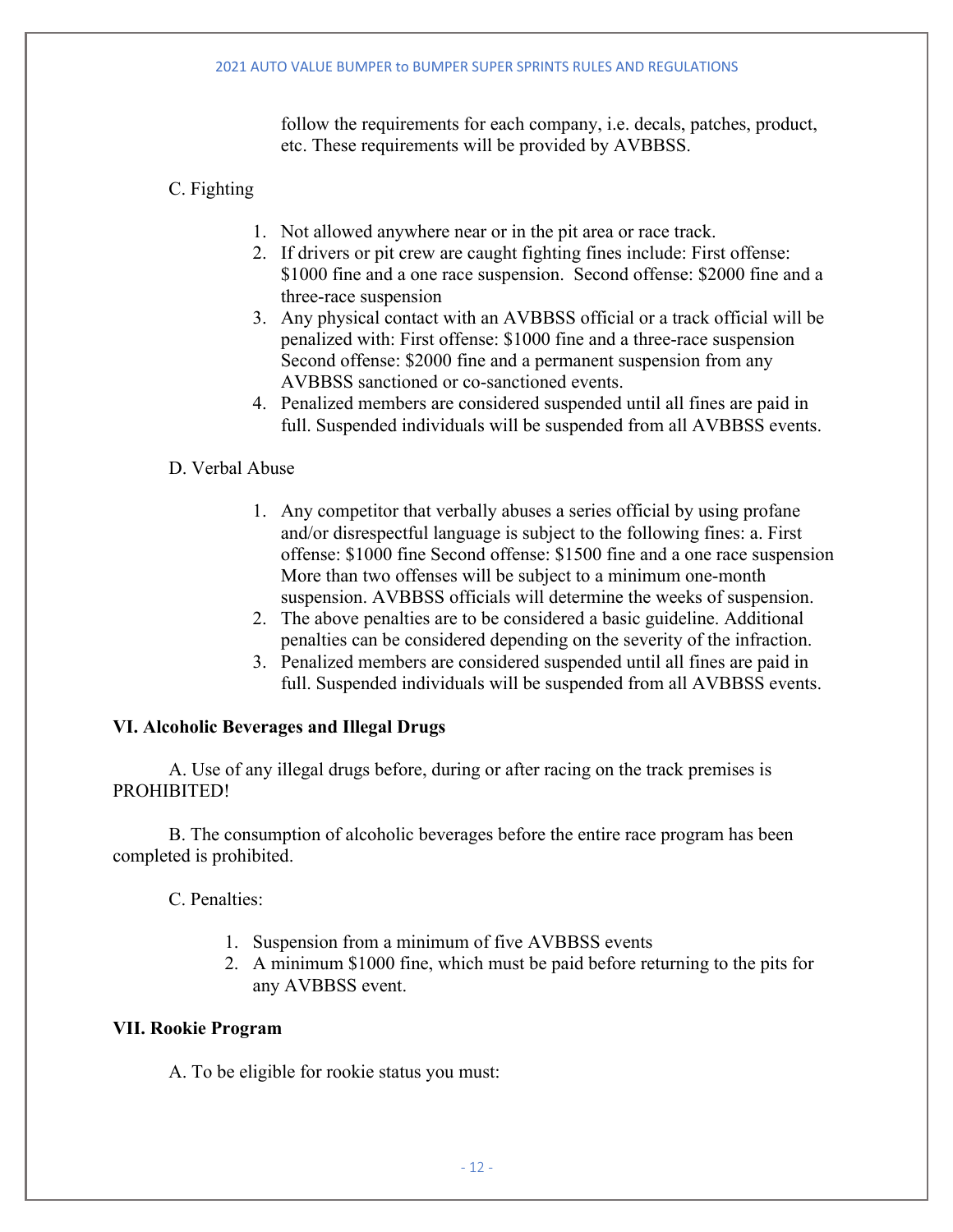- 1. Have not run more than 25% of the races with AVBBSS on pavement in any previous years.
- 2. All rookie points will coincide with the standard AVBBSS point system.
- 3. ALL rookies will start LAST in all events the first night of racing.
- 4. Rookie is defined as a driver who has little or no 410 sprint car experience.
- 5. The final decision will be made by the AVBBSS Race Director.

#### **VIII. Miscellaneous**

- A. Practice:
	- 1. Any team found practicing at a race track within fourteen days before an AVBBSS race will be fined \$2000.00 and will start last in all events if it was not an open practice to all teams.
- B. All-Terrain Vehicles (Push Vehicles)
	- 1. Any vehicle used for pushing sprint cars must have the car/team number displayed on the side of the vehicle. Vehicle can only be used for the purpose of pushing sprint cars. Unsafe operation of push vehicles will not be tolerated. No ATV or other push vehicle will be allowed on the race track without prior approval of AVBBSS officials.
	- 2. ONLY ONE PERSON PER ATV IS ALLOWED. NO RIDERS!
- C. Age Requirements
	- 1. Drivers must be at least 16 years of age.
	- 2. Any underage driver must have written authorization from the track you are competing at and from the driver's parent or guardian. This must be provided it to the AVBBSS Race Director before driver will be allowed on the track.
- D. Membership
	- 1. Any owner and/or Driver competing in the Auto Value Bumper to Bumper Super Sprints MUST obtain an AVBBSS membership.
	- 2. 2021 membership fees (3 or more events) Owner/Driver \$225.00 Owner \$175.00 Driver - \$175.00
	- 3. Single Event \$75.00 a piece (Owner and Drivers)
- E. Provisionals
	- 1. One provisional starting position will be offered at each event. Car owner with highest percentage of races competed, with a minimum of 80% attendance, will be offered the provisional. If more than one car owners have the same percentage, car owner points will be used. Provisional cars will start at the tail end of the field. Car owners, who accept to use a provisional, will "buy" their way into the A-Main. The difference between tow money and A-Main start money will be subtracted at payoff. Maximum of two provisional may be used per car, per year. For the first five events of the year, provisional will be awarded based on the final 2020 owner point standings.

#### **IX. NON-WINGED amendments:**

A. Weights: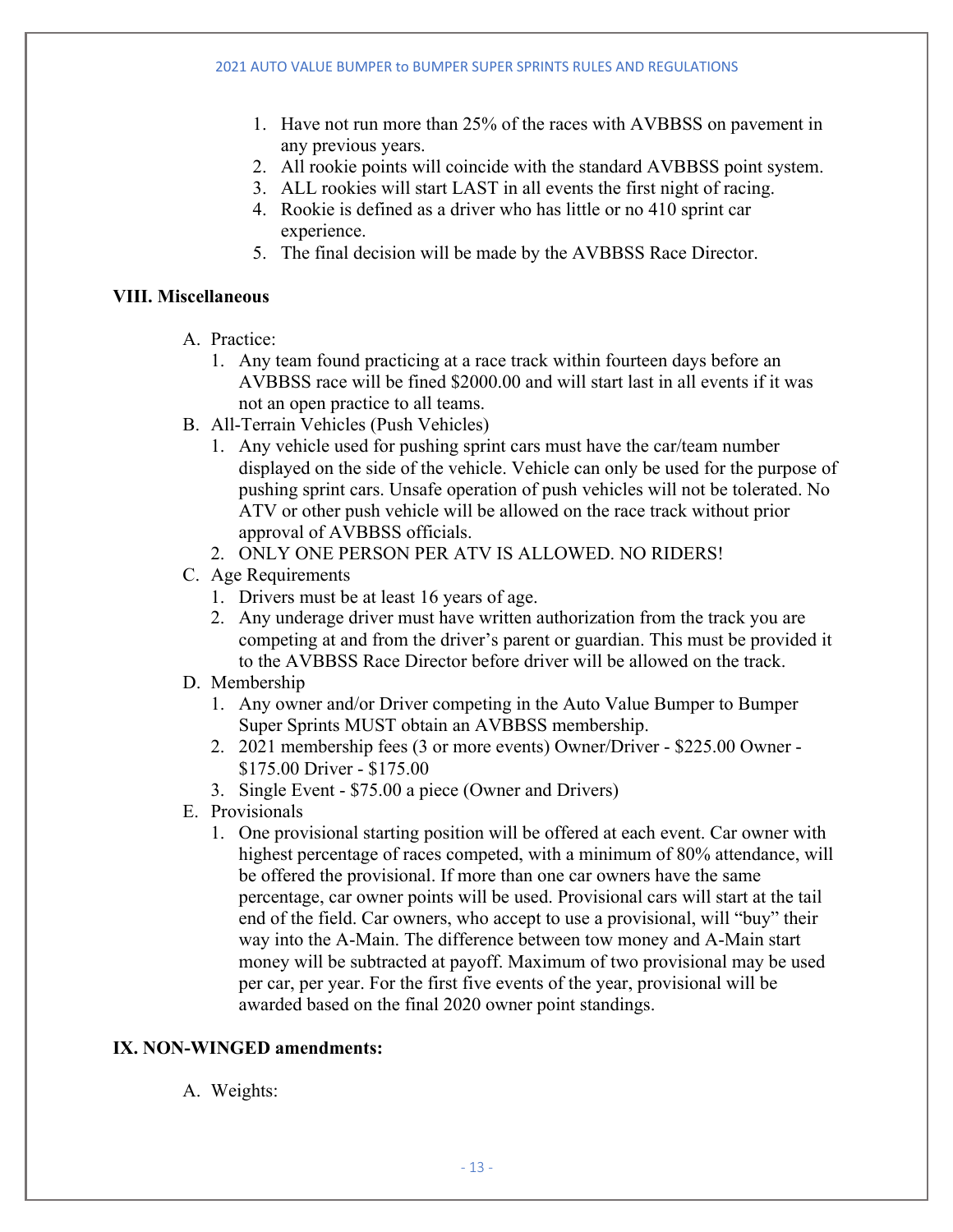If AVBBSS officials determine to weigh cars prior to the main event, cars must weigh 1,450 lbs. with driver. Cars with 360 cubic inch motors must weigh at least 1,400 pounds with driver at all times.

- B. Aerodynamic Devices No top or nose wings.
- C. Tires
	- 1. Left Front tire and Left Rear tire will be marked and used for practice, qualifying, heats and feature.
	- 2. Exceptions will be made for flat tires, and/or safety issues with tires at the discretion of the race director.
- D. Car Specifications
	- 1. All cars shall be rear wheel drive only. The rear axle offset shall be determined by measuring from the farthest portion of the wheel to the center line of the rear axle assembly. The maximum distance allowed is 43". The total overall width is 78", front and rear.

#### **X. Point Standings**

- A. Points are accumulated for car owners and drivers.
- B. Car owners and drivers must both be registered members with AVBBSS to earn points.
- C. No points will be accumulated until the AVBBSS membership has been paid in full. NO EXCEPTIONS!
- D. If a driver/car change occurs after the first event, owner points will only be awarded to the original owner. First event is the hot lap session.
- E. 25 "Show Up" Points
	- 1. Will be awarded to any car attempting to compete
	- 2. In the event of a rain out, show up points will only be awarded if the car is signed into the pits and ready to race.
	- 3. If a car comes to an event and is unable to take the green flag to start the feature, no feature points will be awarded. Points accumulated up to that point will be given, (show up, qualifying and heat points). Last place money will be paid if the field is not full.
	- 4. Purse will be paid to those competitors who start the A-Main event.
- F. F. Heat race, B-Main, A-Main: (B-Main points are awarded to the first car not transferring to A Main)

# **\*\*\*\*\*\*\*\*\*\* DISCLAIMER \*\*\*\*\*\*\*\*\*\***

**The Auto Value Bumper to Bumper Super Sprints Directors reserve the right to change and alter these rules at any time during the 2021 year.**